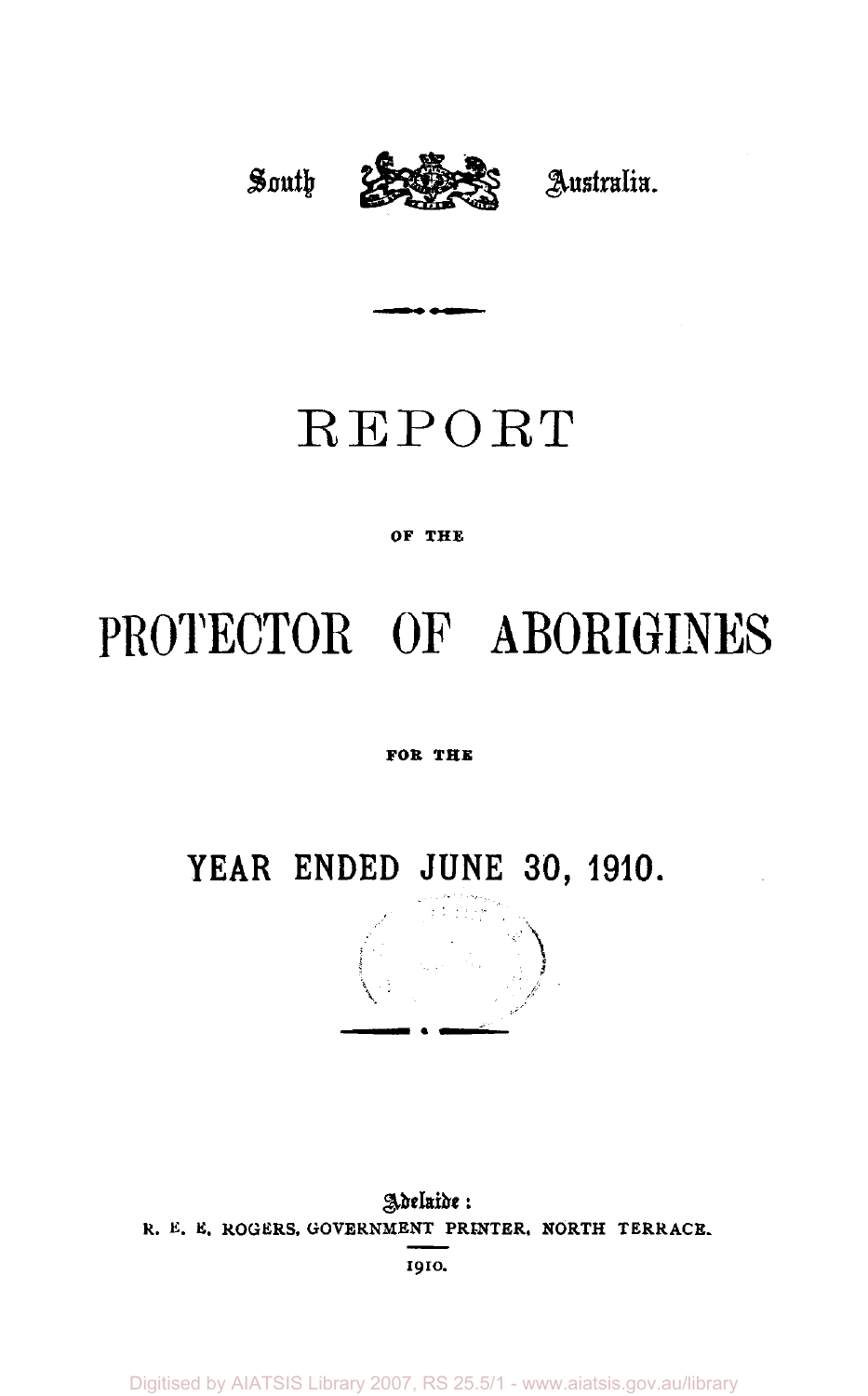

Aborigines Office, Adelaide, November 30th, 1910.

Sir—I have the honor to submit for the information of the Hon. Commissioner of Public Works, &c, the following report on the working of the Aborigines Department for the financial year ended June 30th, 1910, together with reports from the Sub-Protector of Aborigines for the Far North and the superintendents of mission stations.

The want of an Act for the protection and control of the aborigines and half-castes has been much felt, but it is hoped this will be met this session by the passing of the Bill now before Parliament.

During the year several half-caste children have been removed from the blacks' camps and placed under the care and control of the State Children's Department with most encouraging results; the children are thriving and happy and will, I feel confident, grow up self-supporting members of the community, as they will know nothing of the habits of the aborigines and will be given an occupation.

Several letters have appeared in the press in opposition to the removal of these children from their cruel surroundings, but I think the writers have failed to grasp the seriousness of the problem now facing South Australia and some of the other States.

Take the case of New South Wales for example. There, according to the report of the "Board for the Protection of Aborigines," dated May, 1910, the aboriginal population consisted of 2,123 full-bloods and 5,247 half-castes. Between the years 1882 and 1909 the fullbloods decreased from 6,540 to 2,123 and the half-castes increased from 2,379 to 5,247.

In this State a similar state of things is occurring, as in 1901 the census showed there were 502 half-castes, but in August, 1909, from information supplied by the police officers, it was found there were at least 766, and later records have brought the total up to about 800.

At Point Pierce there were on June 30th, 1910, 145 half-castes and 17 full-bloods ; at Point McLeay, River Murray, and the Lakes there are about 350 aborigines, 75 per cent, of whom are half-castes.

These figures, I think, prove the necessity of steps being taken to convert these people into useful members of the community, instead of allowing them to grow up in the camps, where they acquire the lazy habits of the aborigines which unfits them for any regular occupation; and I am still firmly of opinion that the very best way is to treat them as neglected children, and have them placed under the care and control of the State Children's Department until they reach the age of 18 years, by which time they should be able to earn their own living and should no longer be considered nor treated as aborigines.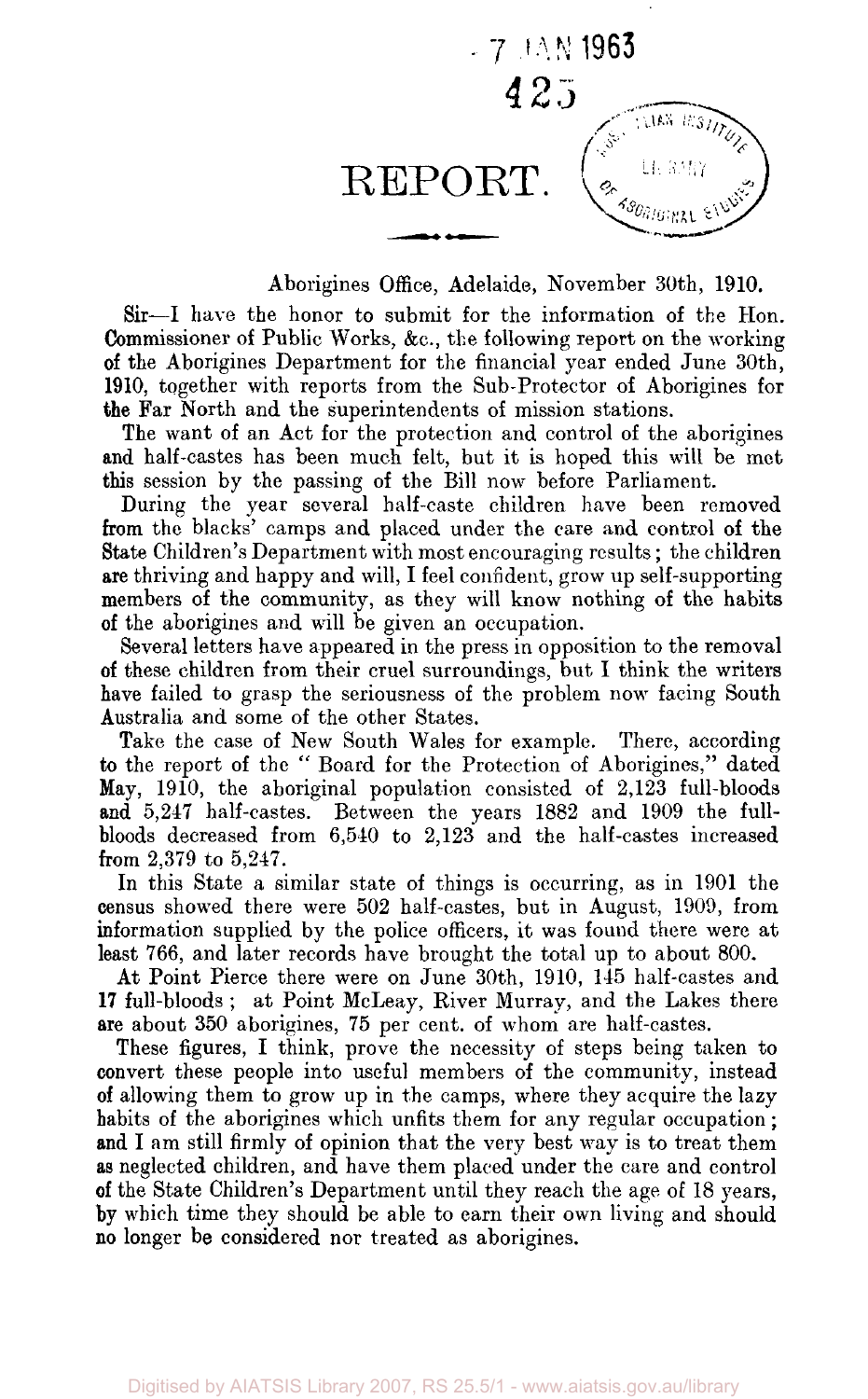The boys should be taught trades, and the girls trades or domestic duties. On the other hand, if left to wander and grow up with the aborigines they and their offspring will become an ever-increasing burden.

At present, in many parts of the State may be seen practically white males and females squatting in blacks' camps. On the mission stations the same sort of thing exists after the children have passed the schoolgoing age. The very time when they should be taught to become self-supporting.

Too much praise cannot be given to the Medical, Clerical, and Nursing Staff of the Adelaide Hospital for the kindly treatment of the numerous aboriginal and half-caste patients sent there during the year, nor to the Commissioner of Police and his officers for assistance rendered me in numerous ways.

The aborigines camping about the city and the beach have been a source of serious annoyance to residents and the police. At one time during the year I found 32 aboriginals camped near Glenelg, many of them able-bodied Point McLeay natives. It is most important that these camps should be broken up, but at present there is no power to do so. This is provided for in the Bill now before Parliament.

According to the census of 1901 the aboriginal population of South Australia, exclusive of the Northern Territory, was—

|                                                             | 502 |
|-------------------------------------------------------------|-----|
| Total $\dots\dots\dots\dots\dots\dots\dots\dots\dots$ 3,888 |     |
| During the year there have been reported-                   |     |

Births—Blacks, 17; half-castes, 31; total,  $\frac{48}{65}$ Deaths— " 57 " 8 " 65

The nine years 1901 to 1910 show a decrease of 576 blacks, and an increase of 171 half-castes ; but, as shown by information collected by the police, there are now about 800 half-castes in the State.

| Name of Station. | Total<br>Number of<br>Aborigines<br>on June<br>30th, 1910. | Number of<br><b>Children</b><br>June 30th.<br>1910. | <b>Births</b><br>during<br>Year. | Deaths<br>during<br>Year. |
|------------------|------------------------------------------------------------|-----------------------------------------------------|----------------------------------|---------------------------|
| Point McLeay     | 250                                                        | 113                                                 | 15                               | 12                        |
| Point Pierce     | 162                                                        | 35                                                  |                                  | 5                         |
| Killalpaninna    | 130                                                        | 25                                                  |                                  | 15                        |
| Koonibba         | 112                                                        | 61                                                  |                                  | 8                         |
| Manunka          | 45                                                         | 21                                                  | 2                                |                           |
|                  | 599                                                        | 255                                                 | 31                               |                           |

MISSION STATIONS.

The financial returns from these stations show—

|                                     | $\mathbf{f}$ $\mathbf{s}$ $\mathbf{d}$ |  |  |
|-------------------------------------|----------------------------------------|--|--|
| Voluntary subscriptions $1,664$ 7 0 |                                        |  |  |
|                                     |                                        |  |  |
|                                     |                                        |  |  |

**2**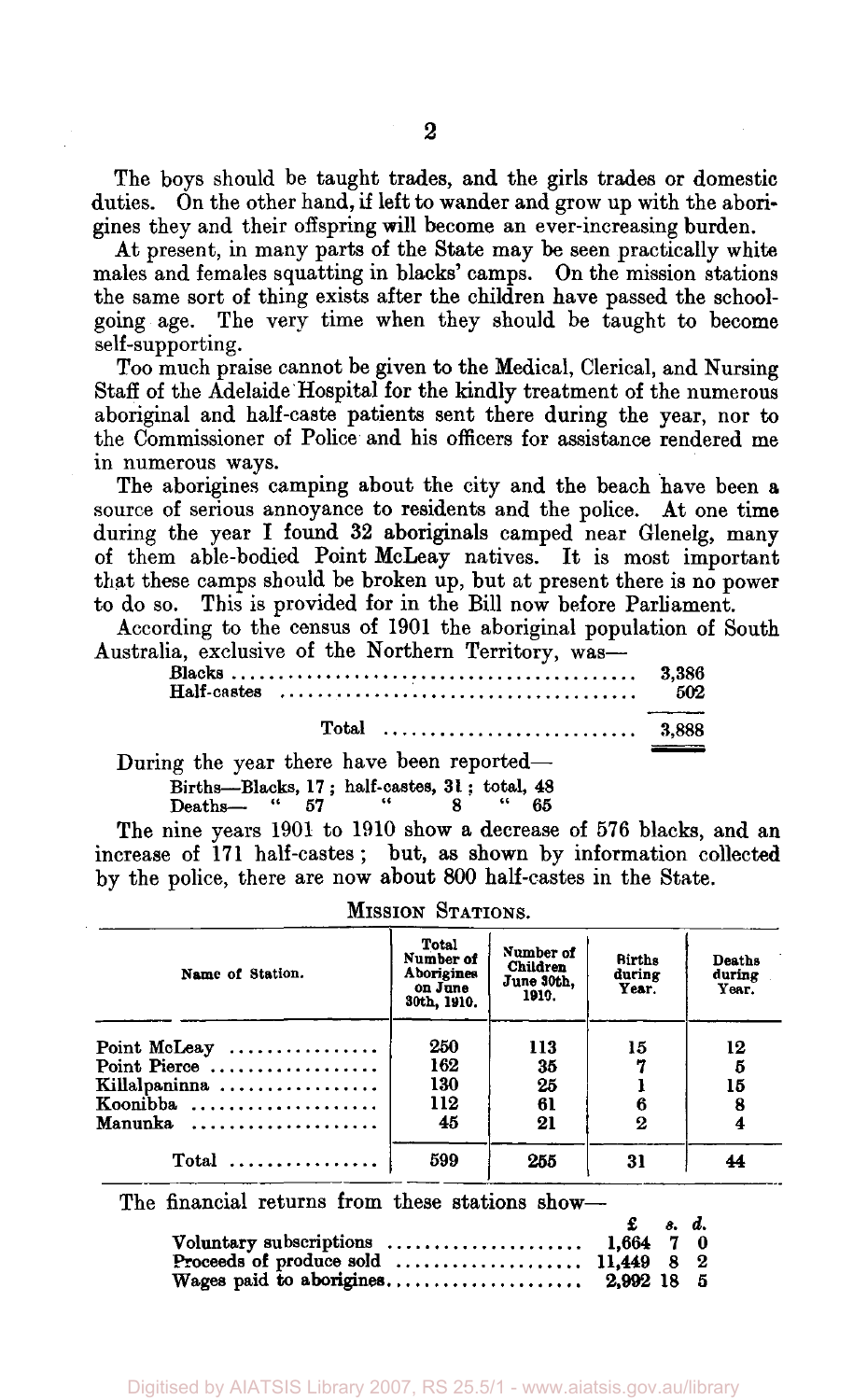|  | CRIME RECORD FOR THE STATE. |  |  |  |
|--|-----------------------------|--|--|--|
|--|-----------------------------|--|--|--|

| The number of convicted aborigines for the year was-                                       |    |
|--------------------------------------------------------------------------------------------|----|
|                                                                                            |    |
|                                                                                            | 28 |
| Disorderly behaviour                                                                       | 2  |
| Escape legal custody                                                                       | 3  |
|                                                                                            | 3  |
|                                                                                            |    |
| Obstructing police $\ldots \ldots \ldots \ldots \ldots \ldots \ldots \ldots \ldots \ldots$ |    |
| Breach railway regulations                                                                 |    |
|                                                                                            | 5  |
|                                                                                            | 8  |
|                                                                                            | 2  |
|                                                                                            |    |
| Total                                                                                      | 58 |
|                                                                                            |    |

And the number of persons convicted for supplying liquor to aborigines was 26.

The amount voted by Parliament during the year was £4,240, and the amount expended was—

|                                                                               | £      |          | s. d.    |
|-------------------------------------------------------------------------------|--------|----------|----------|
| Rations, blankets, and clothing, &c. $\ldots$                                 | 2,178  | 0        | 0        |
| Grant-in-aid to Point McLeay Mission                                          | 1.000  | $\bf{0}$ | 0        |
|                                                                               | 240    | 0        | $\Omega$ |
| Medical attendance, medicines, and medical com-                               |        |          |          |
|                                                                               | 110    | $\Omega$ | 0        |
| Burial charges $\dots\dots\dots\dots\dots\dots\dots\dots\dots\dots\dots\dots$ | 28 10  |          | 0        |
| Transport and agency charges                                                  | 600 10 |          | 0        |
| Telephone charges                                                             |        | 7 10     | O        |
| Postage and telegrams                                                         |        | 130      | 0        |
| Printing and stationery                                                       | 7.     | -13      | 5        |
| Donation to Adelaide Hospital                                                 |        | 10-10    | Ω        |
| Clerical services, Far North                                                  |        | 120      | 0        |
| Boats, guns, and repairs $\dots\dots\dots\dots\dots\dots\dots$                | 10.    | $\bf{0}$ | $\Omega$ |
| Firewood for old, sick, and infirm $\ldots$                                   | 7      | 15       | 4        |
| Sundries and travelling expenses $\dots\dots\dots\dots$                       | Ħ      | 16       | 3        |
| Balance to general revenue                                                    |        | 2 15     | 0        |
|                                                                               | £4.240 |          |          |

The quantity of stores, &c., issued during the year was as follows :—  $87\frac{1}{4}$  tons flour, 10 tons 3cwts. sugar, 5,326lbs. tea, 3,170lbs. rice, 746lbs. tobacco, l,9461bs. soap, 3361bs. sago, 1,785 blankets, 393 shirts, 1,086yds. Galatea, 219 tomahawks, 1541bs. netting-twine, 1,684 fishhooks, 156 fishing lines, 1,200 needles, 61bs. thread, 20 American axes, 120 spoons, 168 quart pots, 60 billycans, 220 quart and pint pannicans, 7 tents, 50yds. duck, 15galls. tar, 300 sacks, drugs and medicine.

The health of the natives throughout the State has been fairly good and their conduct creditable.

I have, &c,

W. G. SOUTH, Protector of Aborigines.

To the Hon. Commissioner of Public Works, &c, Adelaide.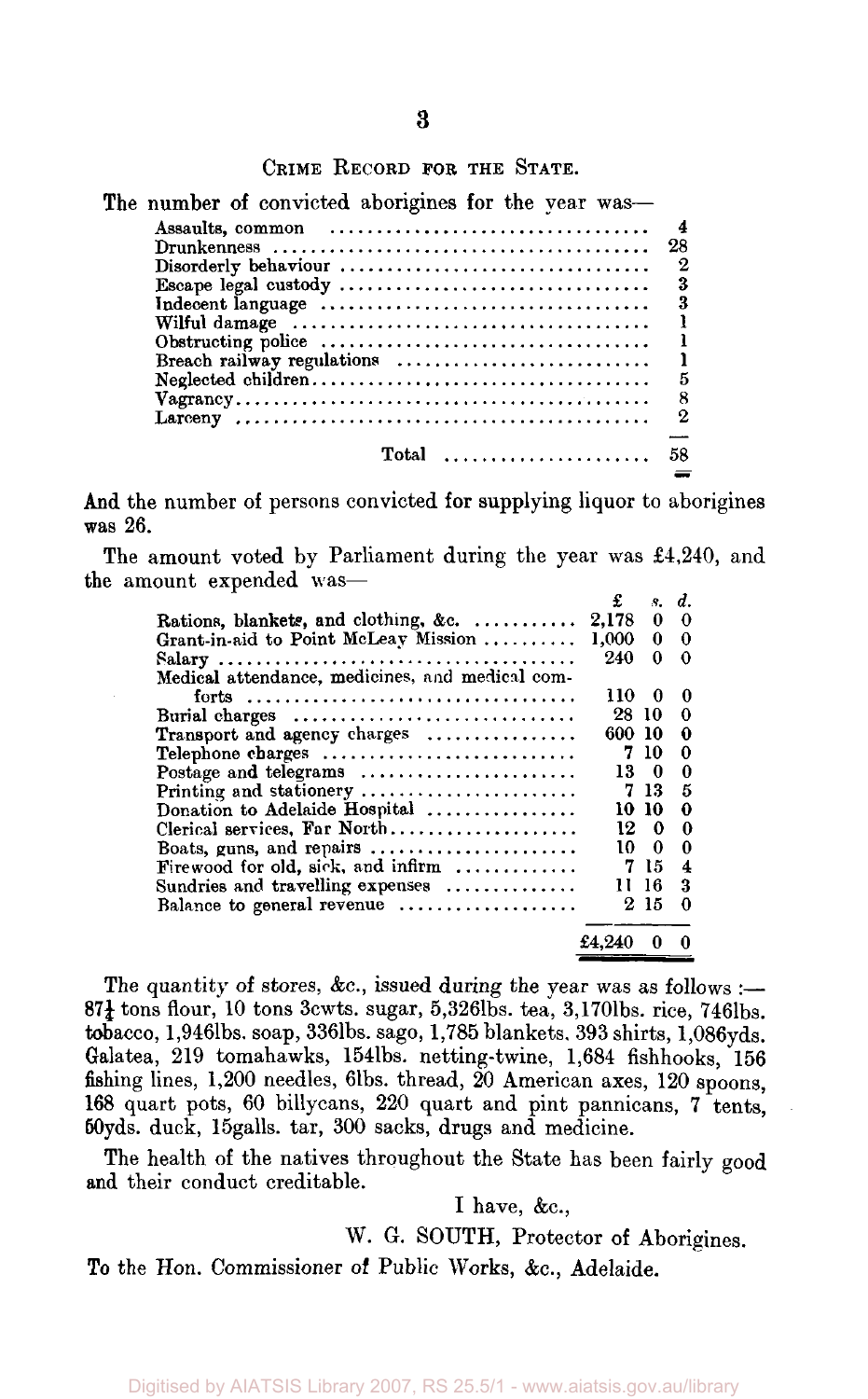#### FAR NORTHERN DISTRICT.

#### Sub-Protector's Office, Port Augusta,

#### South Australia, July 23rd, 1910.

Sir—In submitting my annual report upon the condition and general conduct of the aborigines in the Far Northern Division for the year ending June 30th, 1910, I have the honor to state that the general health of the natives has not been so good as in past years, and the death roll in consequence is heavier than usual. A dozen natives were treated successfully in the local hospital, including four from Killalpaninna Mission Station, and all the natives have received every care and attention from Dr. Riddell and the nurses. Two cases of cancer were, however, pronounced incurable, and the patients were sent back to their country. The general conduct has been good, and no serious offences have been committed. Through the vigilance of the police a number of offenders have been convicted for supplying the aborigines with liquor, and heavy fines imposed, which no doubt will have a deterring effect in the future.

The various issuers of rations at the depots have all carried out their work in a satisfactory manner, and there have been no complaints from the natives whatever.

For supplying aborigines with liquor eight persons were convicted and fined from £5 to £10 each and costs. The number of deaths are: blacks—males, 10; females, 9; total, 19. Brths: blacks—male, 4; half-castes—males, 3; females, 1; total, 8. The chief cause of death being given as senile decay, consumption, tumorous growth, and two perished from thirst at near Charlotte Waters.

A tribal fight amongst the natives hostile to one another in the Arltunga district, Northern Territory, took place, in which one of the combatants was killed. It was considered, however, unwise for the authorities to take any action in the matter, it being purely a tribal dispute.

I have, &c,

THOS. CLODE, Sub-Protector.

W. G. South, Esq., Protector of Aborigines, Adelaide.

#### POINT McLEAY MISSION STATION.

\_\_\_\_\_\_\_\_\_\_\_\_\_\_\_\_\_\_\_

Dear Sir—I have the honor to present to you the annual report of our mission.

The usual routine of work pertaining to work of this character has been faithfully attended to, and, while we have had many discouragements, on the whole a successful year.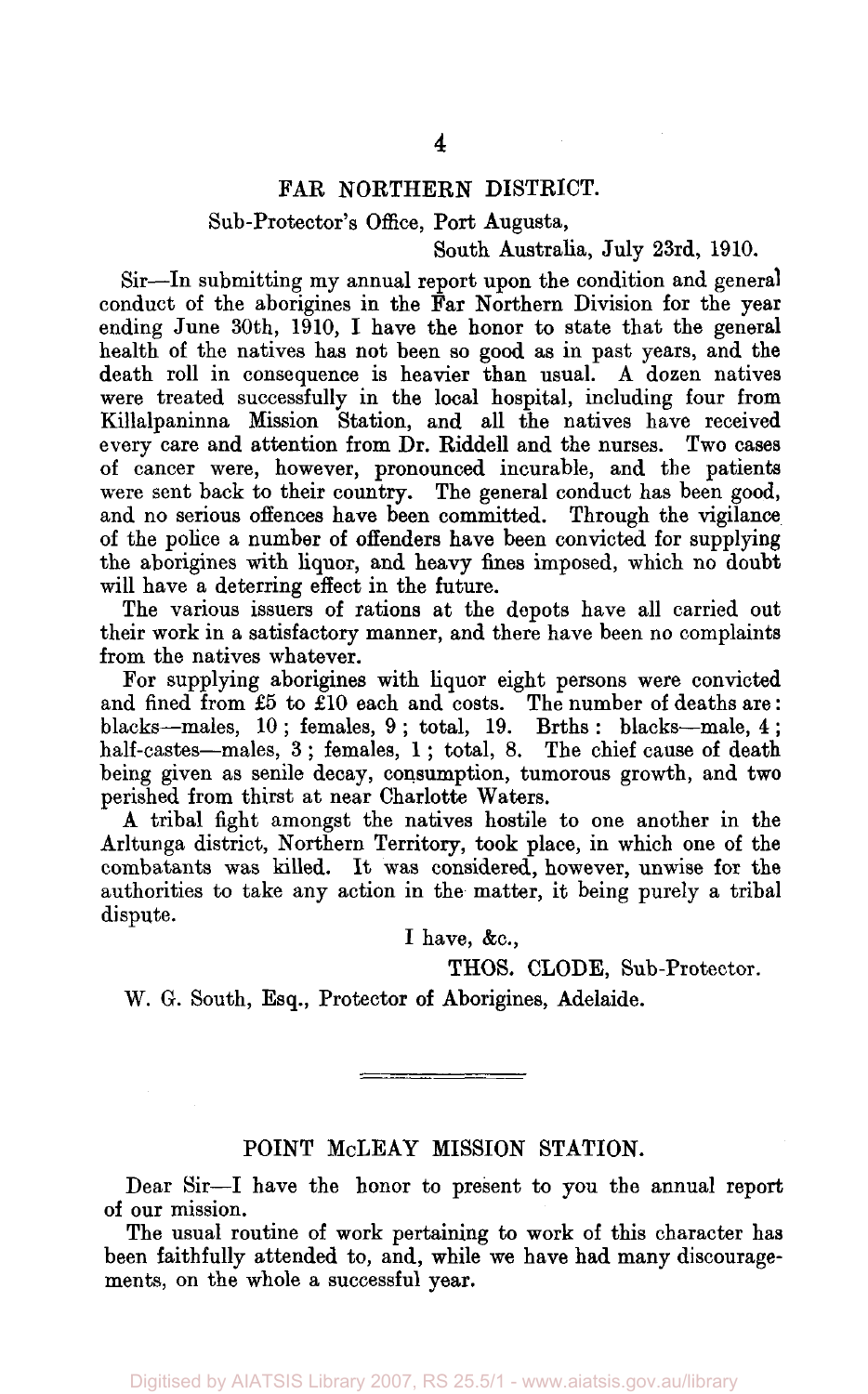The majority of the natives of this mission are a law-abiding, temperate people. A few have a love for strong drink, which unscrupulous white men endeavor to supply when opportunity presents itself; and, for the sake of those who cannot resist the temptation, I am hoping that the law will be altered to more severity where proof is found of intoxicants being supplied to natives. It is when the natives are away from the mission when the drink is supplied ; we have had no trouble here.

The average number of aborigines at this station has been 251. Births, 15 (11 half-castes, 4 black); deaths, 12 (6 half-castes, 6 black); marriages, 12. About 50 additional natives come for help at times. The general health has been good, but whooping-cough is now among the children in a light form. Of the 12 deaths five were from consumption.

The difficulty of obtaining work for our able-bodied men is keenly felt during the winter, but as shearing time comes all can find employment. We hope to utilise some of our spare men next winter upon the block of land about to be handed over to us from the Government.

The stock are all in good condition, and number about the same as last year : 1,600 sheep, 140 horned cattle, 15 horses.

Sixty-five acres of crop (barley, oats, and wheat) are looking excellent, and we expect a good return in hay.

The school, under Mr. Francis, still secures good reports from the inspectors and others.

We thank the department for the stores, blankets,  $\&c$ , supplied. They have been of good quality, and have proved of much help in the work.

The mission property generally is in good repair, but some cottages need re-roofing, which will shortly be done. The question of a new jetty is also now under consideration.

Nearly 2,000 excursionists visited our mission during the year, and we believe were surprised at the advance made in the uplifting of the native people. We are hoping to see the new Bill for the better protection of the native inhabitants brought before Parliament this session.

I have, &c,

AMBROSE REDMAN, Superintendent of Mission,

Point McLeay.

To the Protector of Aborigines.

#### POINT PIERCE MISSION STATION, YORKE PENINSULA. Point Pierce, August 9th (as June 30th), 1910.

Sir—I have been here only about 10 months, after an absence of about 11 years, the greater part of which time was spent at Point McLeay Mission. Am most pleased to find that the station has made good progress, and would take this opportunity of expressing my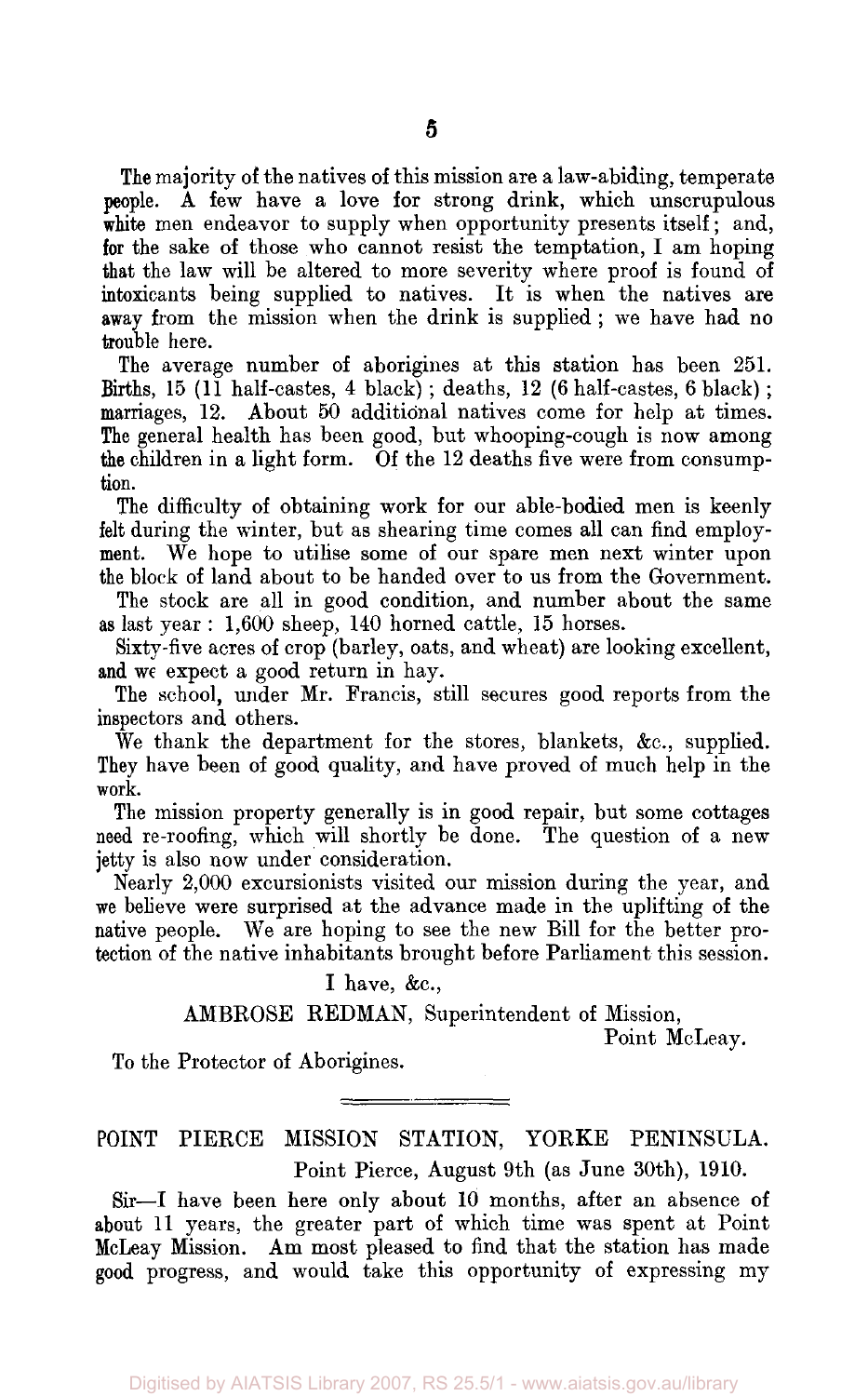appreciation of the good work done here by my predecessor—Mr. B. Lathern—who for so many years has filled the position of superintendent.

The past season has been very favorable. Our wool clip totalled 171 bales. Cultivation yielded 5,500 bags of wheat, 340 bags of oats, and 210 bags of barley, also about 140 tons of hay. Live stock statistics are as follows :—Sheep, 7,100 ; horses, 37 ; cattle, 45 ; pigs, 10.

The number of natives on the station is steadily increasing. The population now is 162, of whom 17 are full blacks. Births, 7 ; deaths, 5 ; marriages, 1. The number of children in day school is 35. The results of last examination were most encouraging, all the children having passed successfully.

Religious services, including Sunday school, have been regularly held and well attended. Temperance meetings have aided discipline in minimising the temptation of intoxicants.

Three more cottages have been built during past 12 months, and it will be necessary to build several others in the immediate future. The main street of mission village has been metalled ; trees have been successfully planted ; several miles of fences erected ; Marram grass planted on sand drifts ; and the plant for supplying water from wells, by means of windmills and pipes, to outlying paddocks extended. A sheep dip has also been constructed. It will be seen from above that the mission, as in previous years, has continued steadily improving its properties. The natives have all been kept fully employed, and have in most cases given satisfaction.

I have, &c,

F. GARNETT, Superintendent.

KOONIBBA MISSION, DENIAL BAY, WEST COAST.

Sir—I have the honor to submit the following report for the year ended June 30th, 1910.

Regarding religious work, the year was one of encouragement. The church roll shows 55 members. Candidates receiving instruction for baptism number 19, of which seven are school children.

Our Sunday services, morning and evening, were well attended ; in fact frequently it was found difficult to seat all who attended. Our newly-erected church, therefore, has supplied a much-felt need. It is a splendid edifice, with a seating capacity of over 250 people. The church was dedicated to the service of God on June 5th. It is built of stones, with red brick coigns ; has cathedral glass windows and jarrah floor. Ventilation has received every attention. Acetylene gas has been installed in church, school, and parsonage.

The average number of school children was 40, including four white children and one adult half-caste; an increase of 14 over last year. Some of the children never missed a day schooling. The children are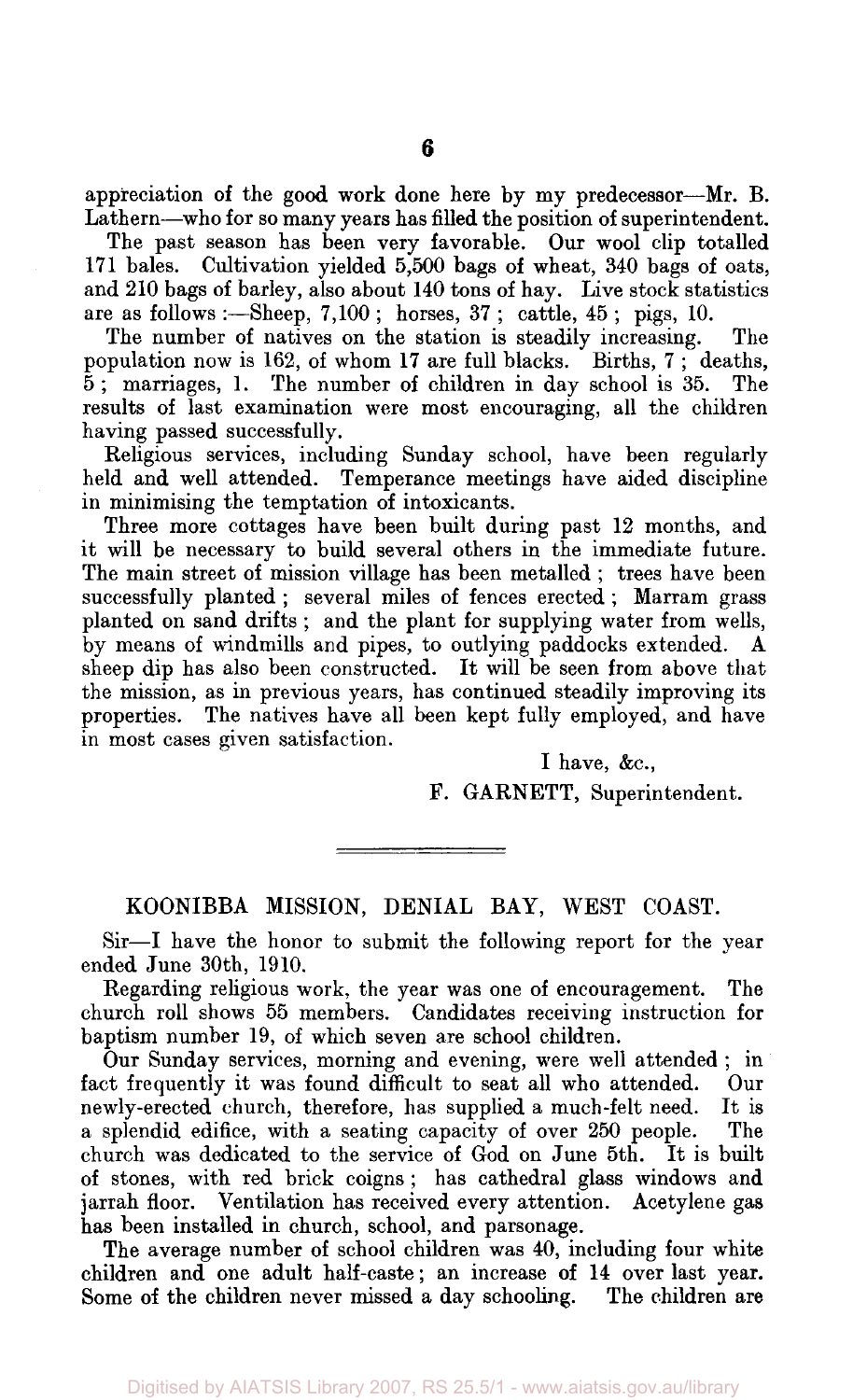in good health, happy, and contented. Seeing the benefit of education for their children the parents now aid the missionary and teacher in keeping them at the mission. The evening school was attended by 14 adults. As the work is increasing, our synod has called a second missionary.

The total number of natives that come under the influence of this mission is about 200. The number on the station averaged 86. At present we have 89 able-bodied adults, 5 old and infirm, 1 sick, 59 children and infants, making a total of 154. Of these 105 are fullblooded natives, 31 are half-castes, and 18 are three-quarter blacks. There were six births, eight deaths, and no marriages.

Our men have been well employed at general farm work, land clearing, boring, building, &c. Last winter 315 acres of scrub were made ready for the plough ; this winter 600 more acres are let to the natives on contract.

The season was a prosperous one. About 700 acres were under crop, and gave the following returns : $-100$  tons of hay and 2,142 bags of wheat, being about 12bush. to the acre.

Our stock consists of 60 horned cattle, 28 horses (six of which have been bought recently), and 19 pigs.

We again made great efforts to increase our insufficient water supply by boring, but without success. We are, however, of the firm opinion that good stock water is to be found in the district, and we hope that the day is not far distant when our labors and our somewhat heavy expenditure will be crowned with success. The Government has promised to assist us with a diamond drill and, if boring should prove fruitless, to give us financial aid in making large tanks.

We are very much indebted to the Aborigines Department for the supply of blankets and rations sent us.

I have, &c,

#### C. A. WIEBUSCH, Superintendent.

The Protector of Aborigines, Adelaide.

#### KILLALPANINNA MISSION STATION (KOPPERAMANNA), COOPER'S CREEK.

Killalpaninna, August 24th, 1910.

Sir—The natives this report is relating to live within two circles one comprising those who dwell on the station itself and bind themselves to keep the rules of the station ; the other are those who prefer to have their liberty—and misery—without in the bush. The latter ones come to the station to get their Government rations, and now and then to attend a divine service.